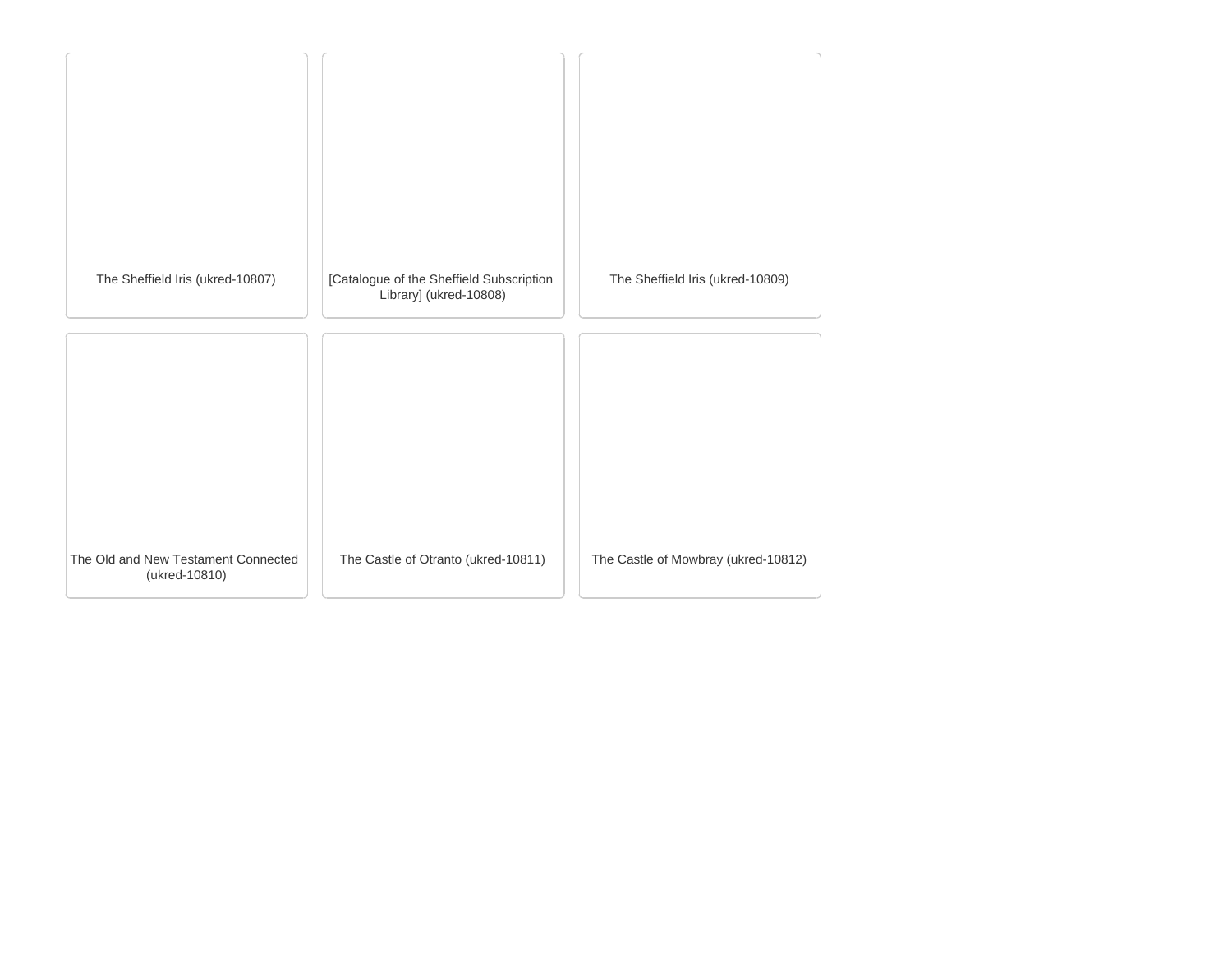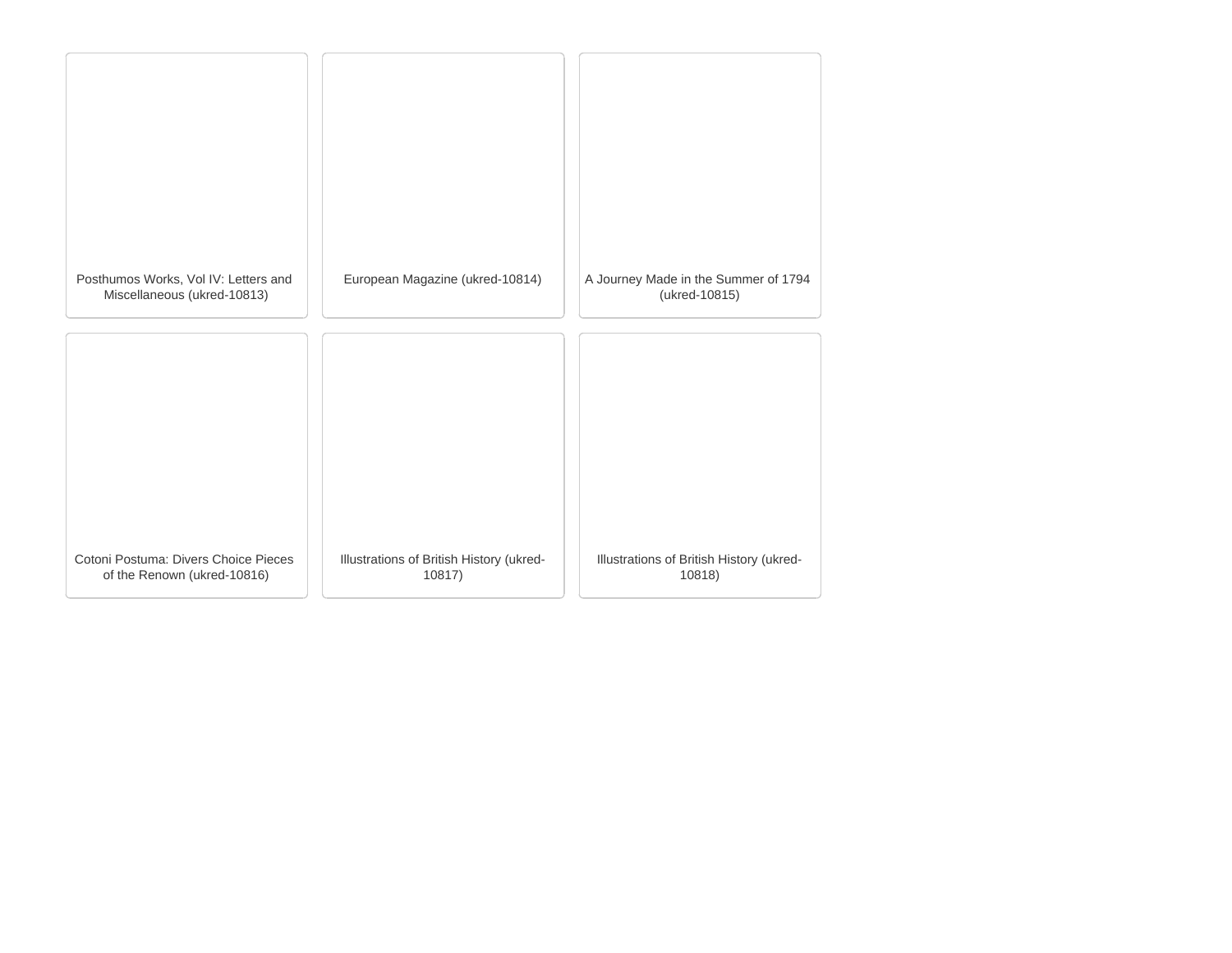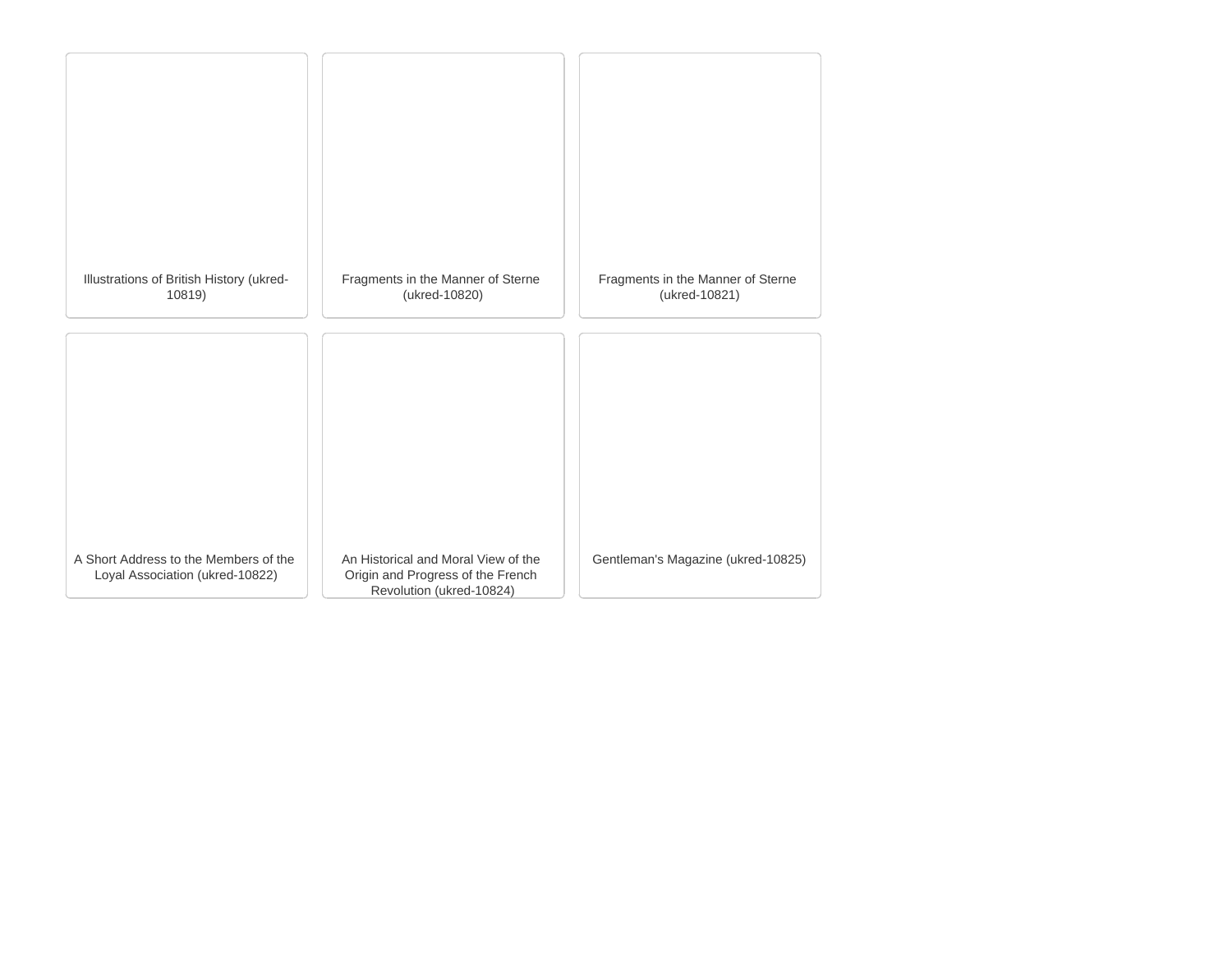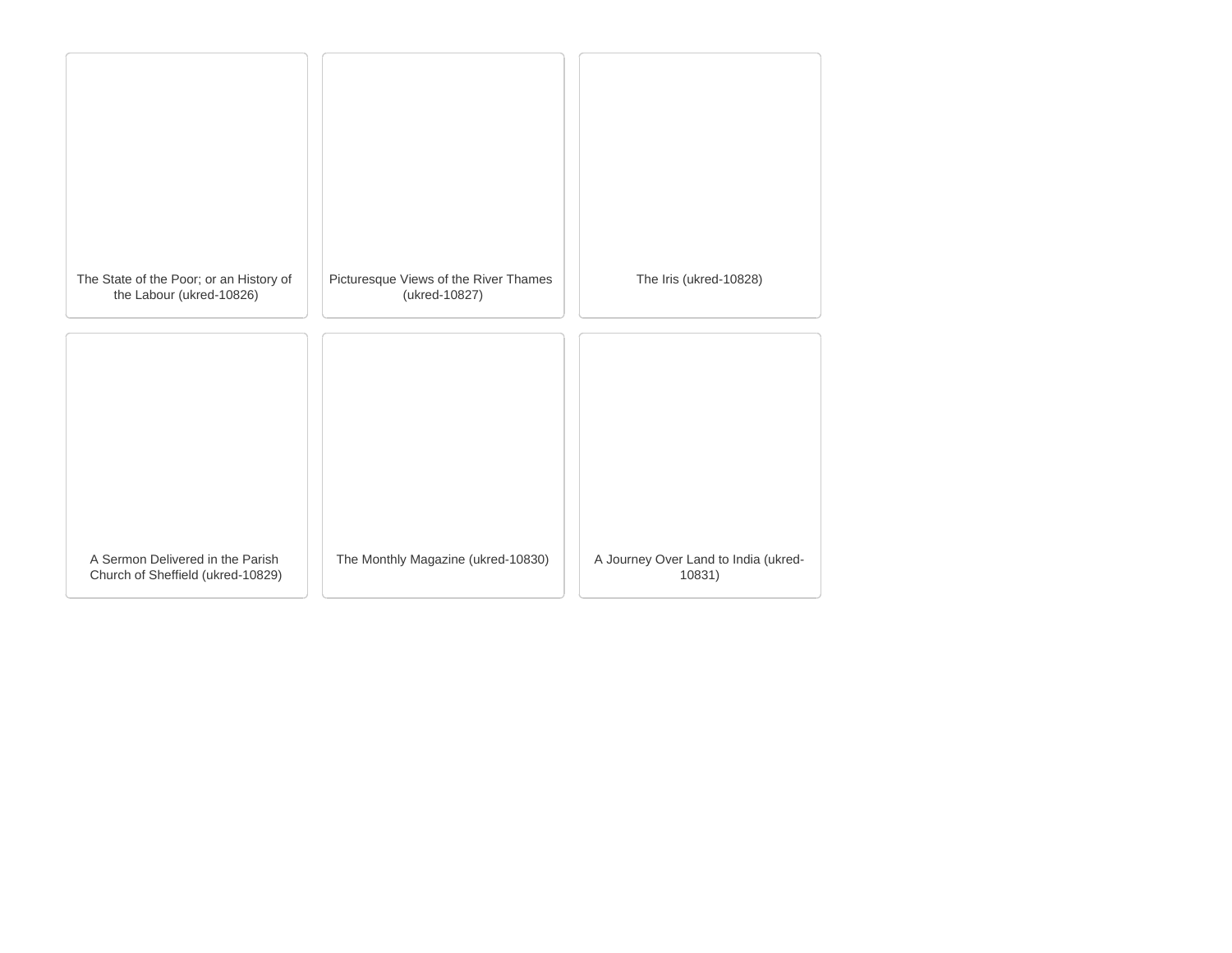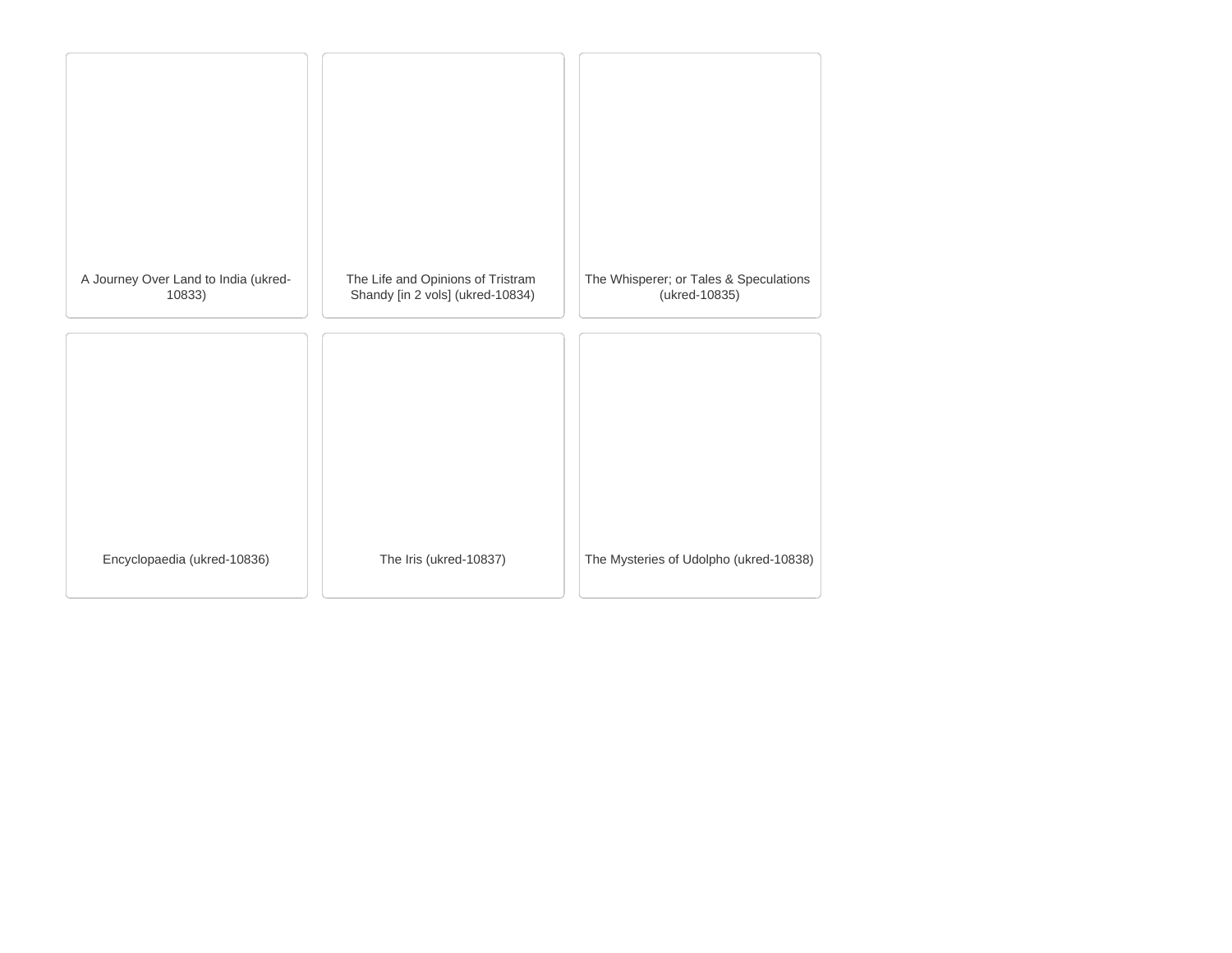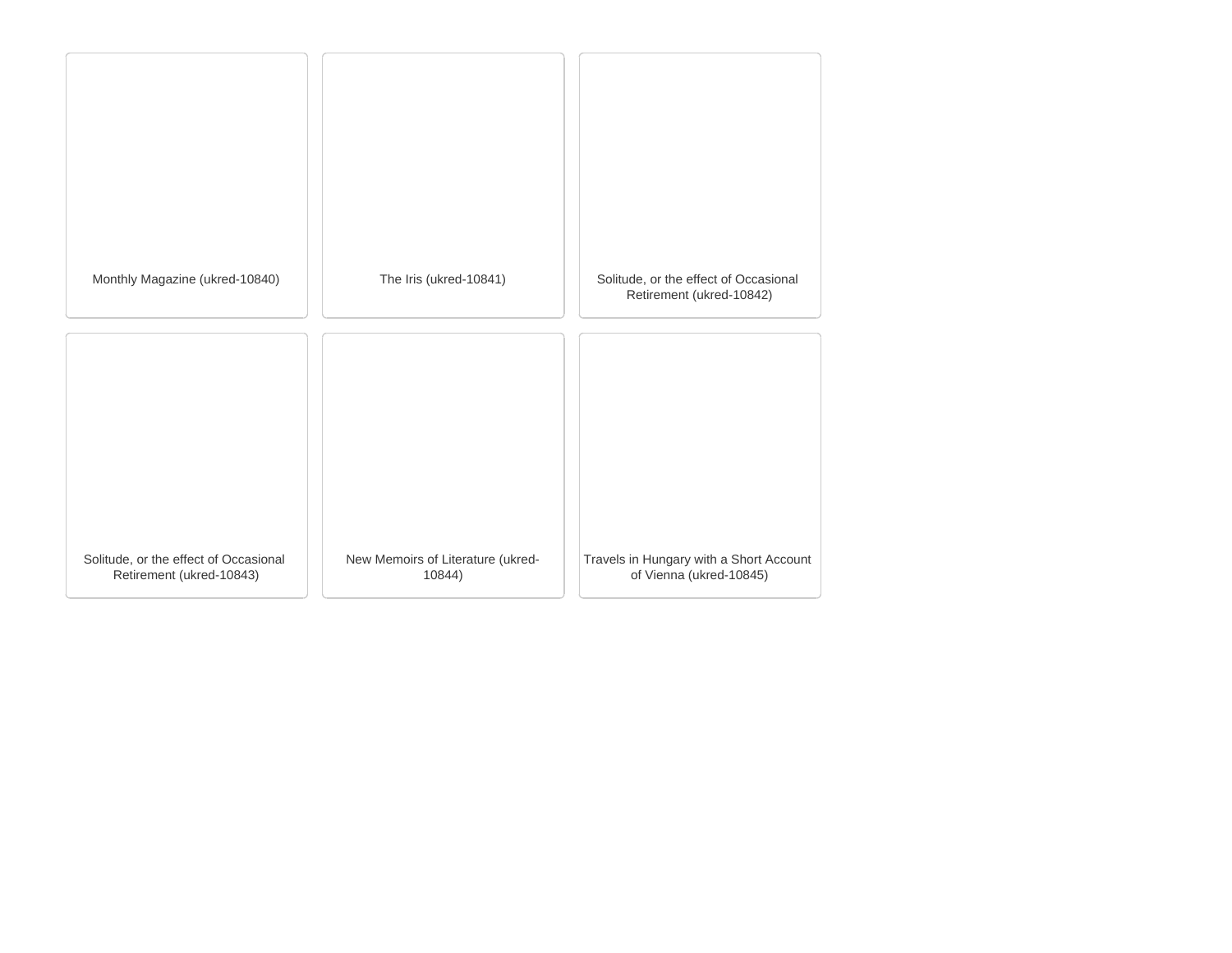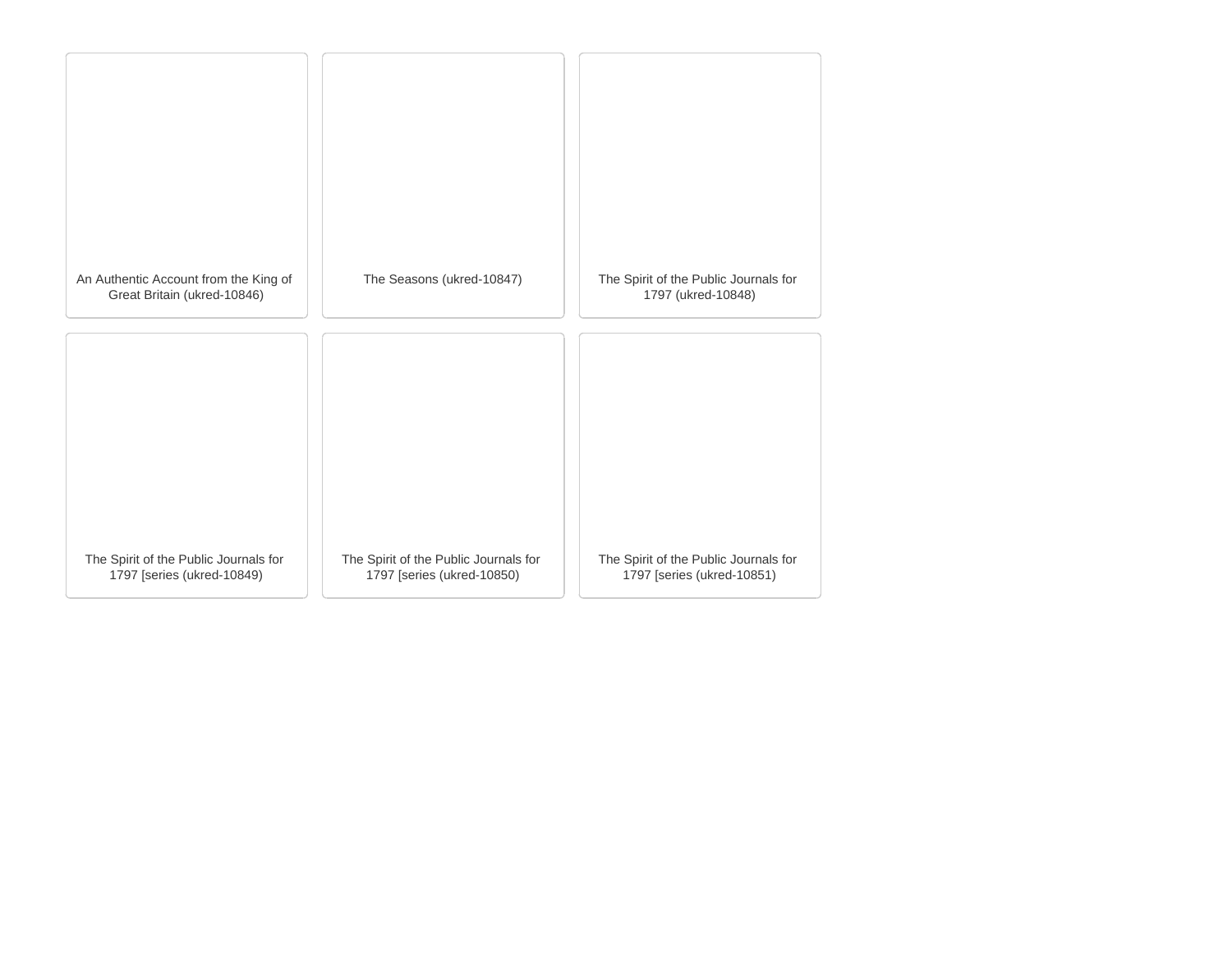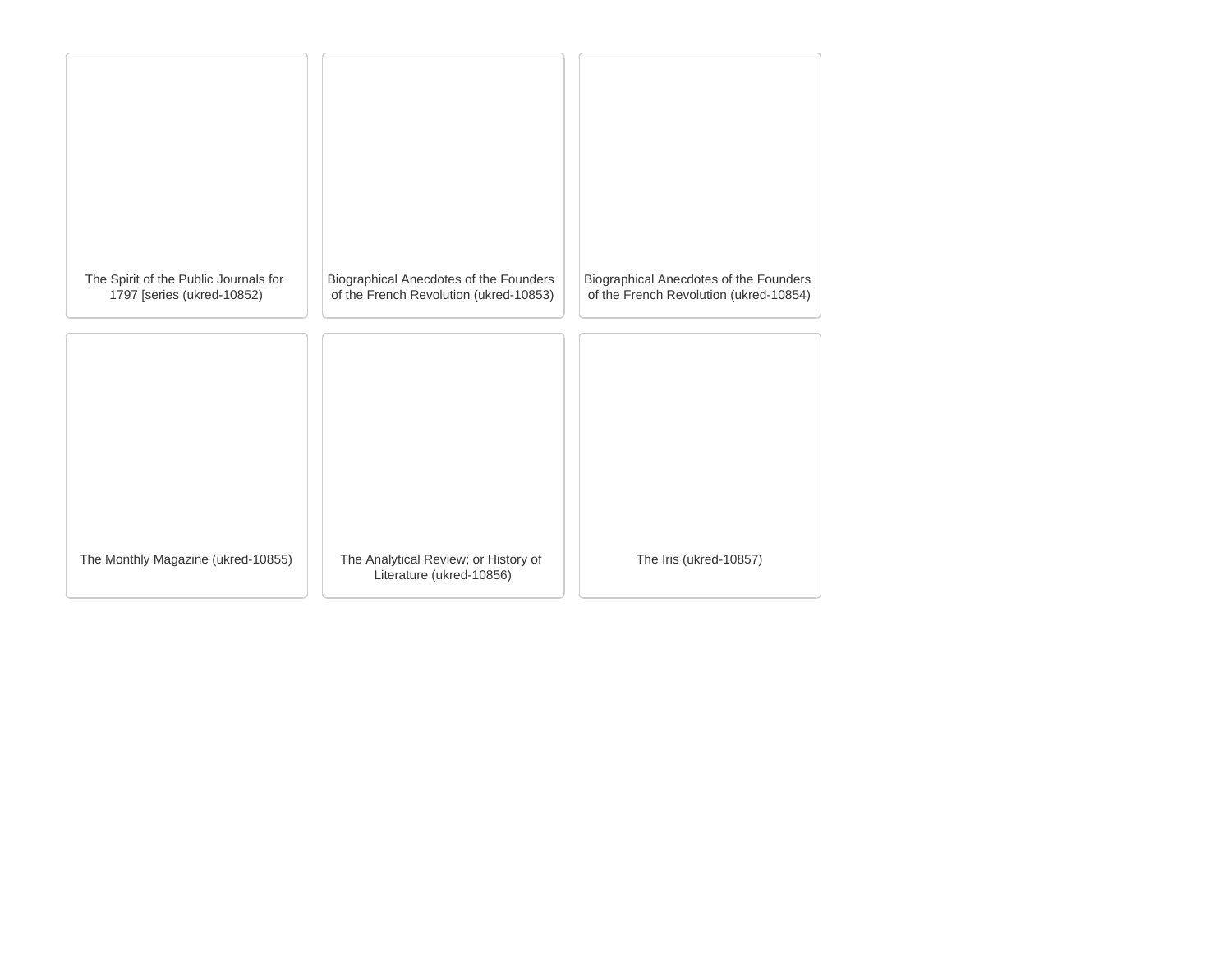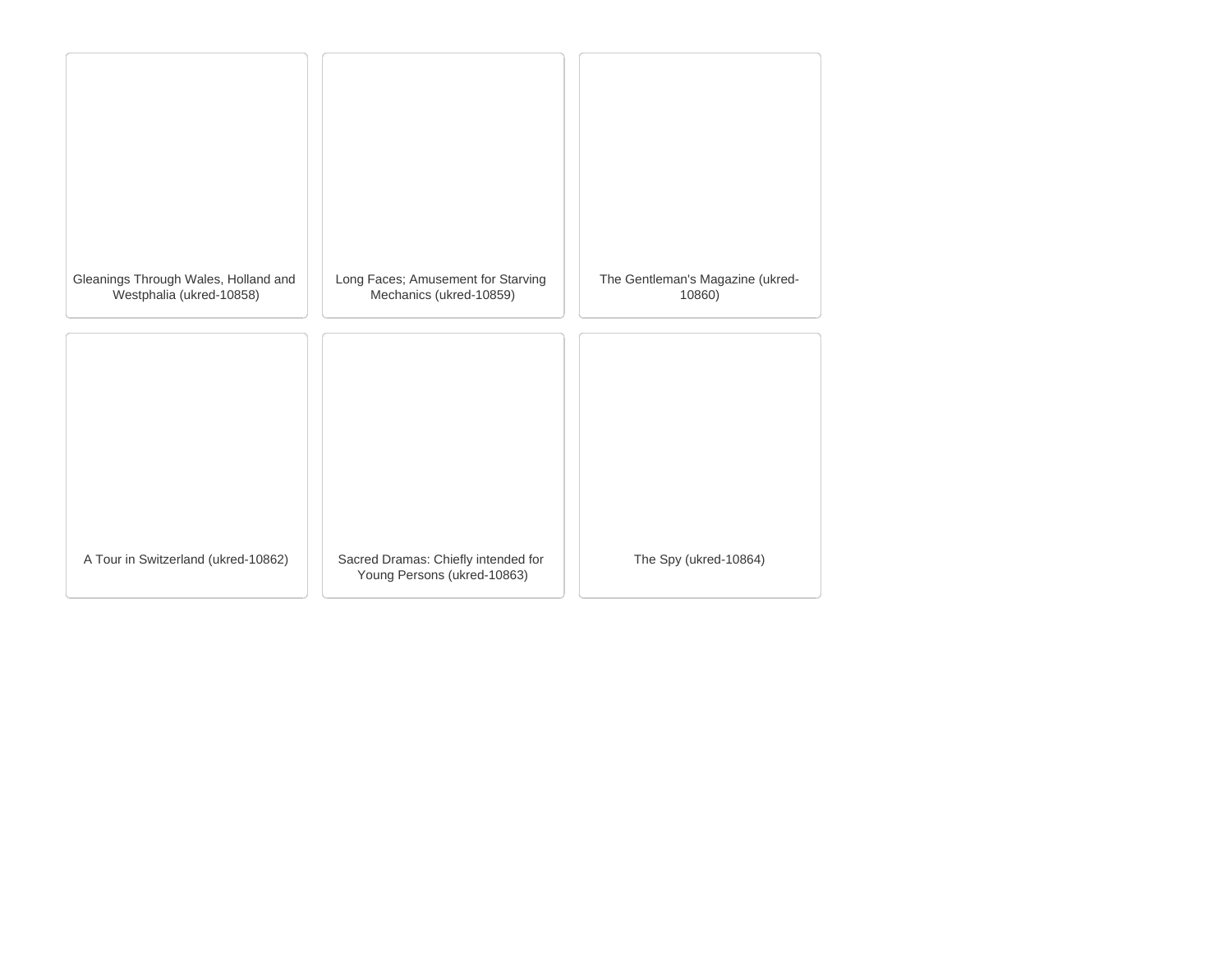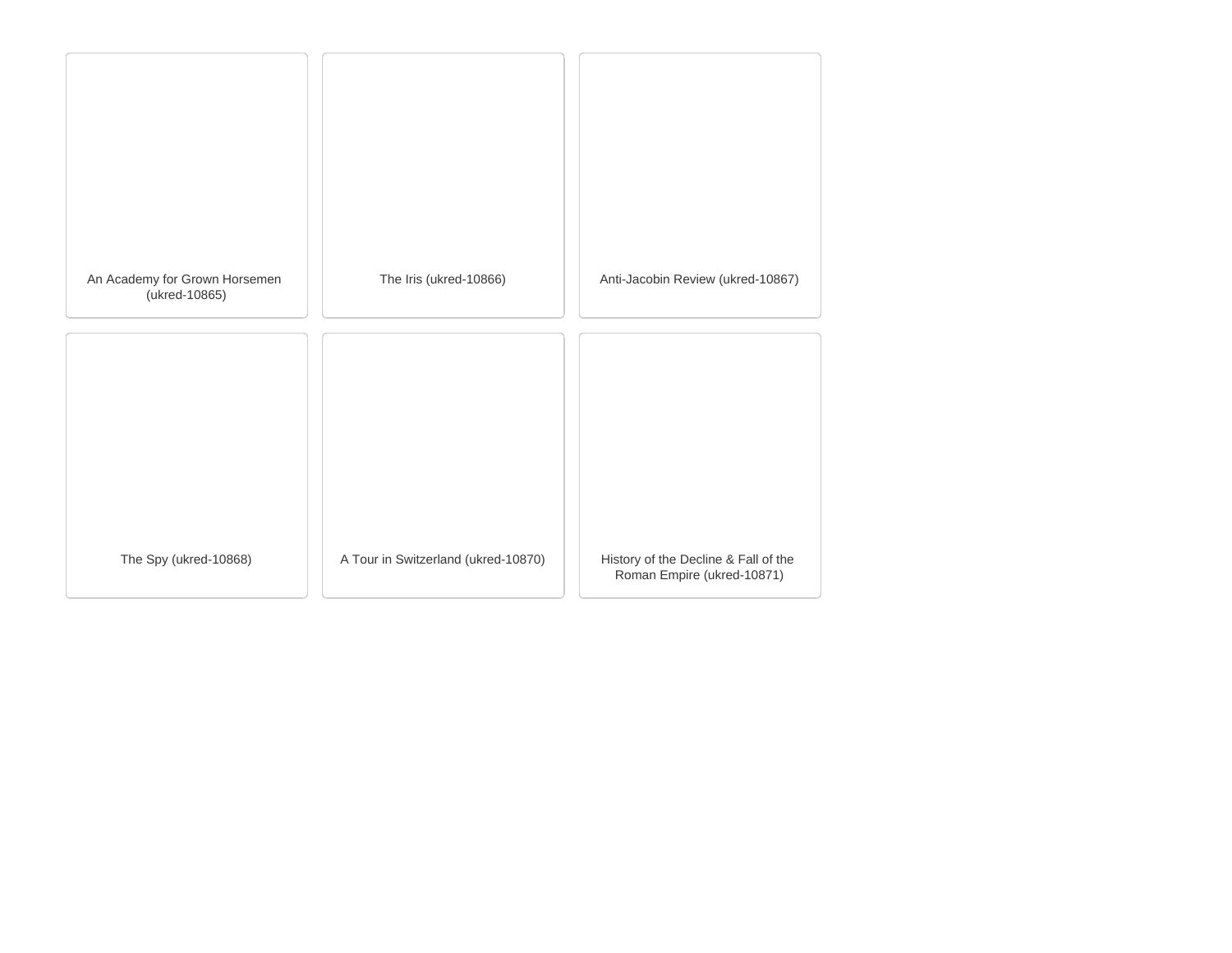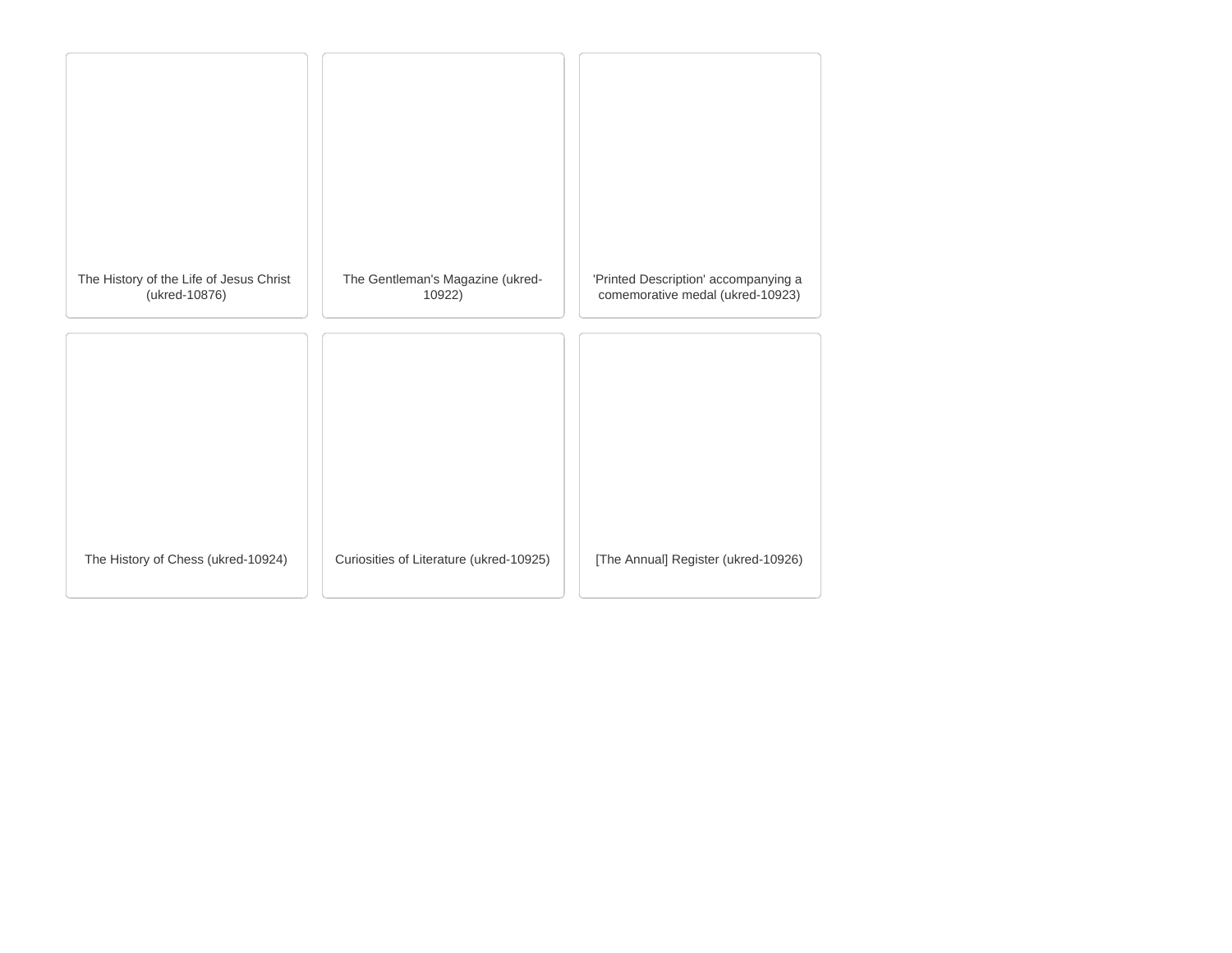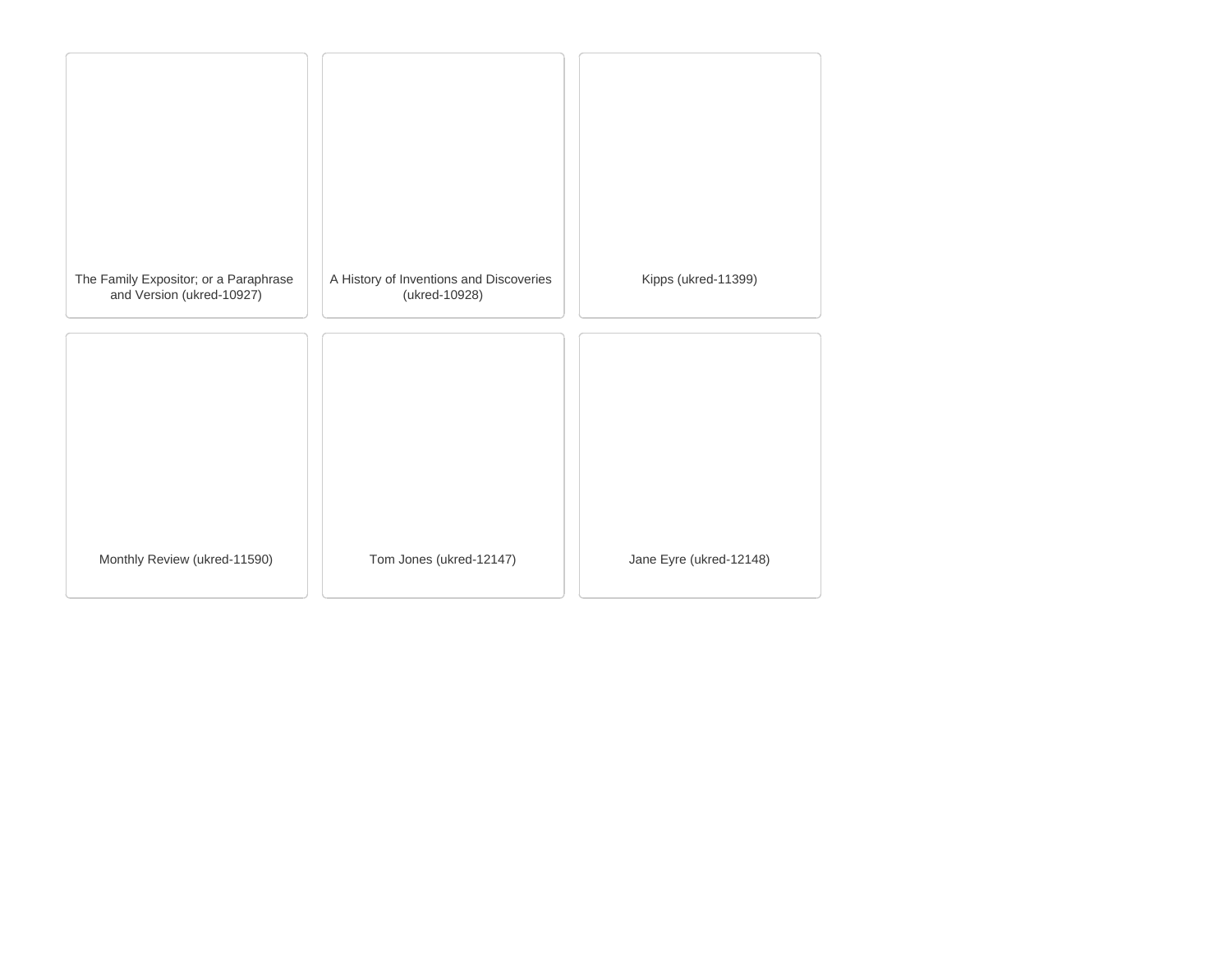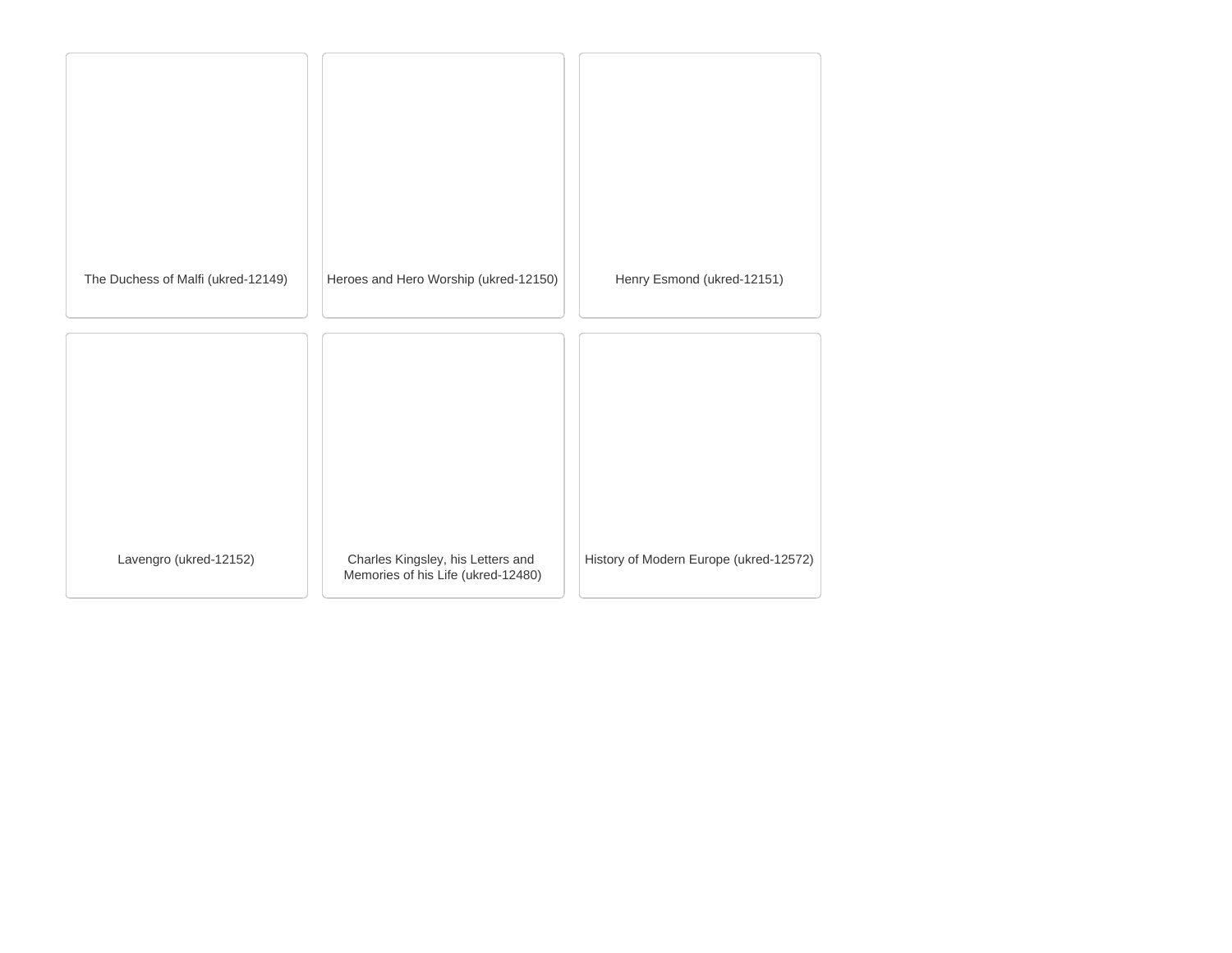| History of Charles the Fifth (ukred-<br>12573) | Improvement of the Mind (ukred-12574) | [Italian history of the Venetian Doges]<br>(ukred-12575) |
|------------------------------------------------|---------------------------------------|----------------------------------------------------------|
|                                                |                                       |                                                          |
|                                                |                                       |                                                          |
| Don Quixote (ukred-12576)                      | Spanish grammar (ukred-12577)         | Spanish dictionary (ukred-12578)                         |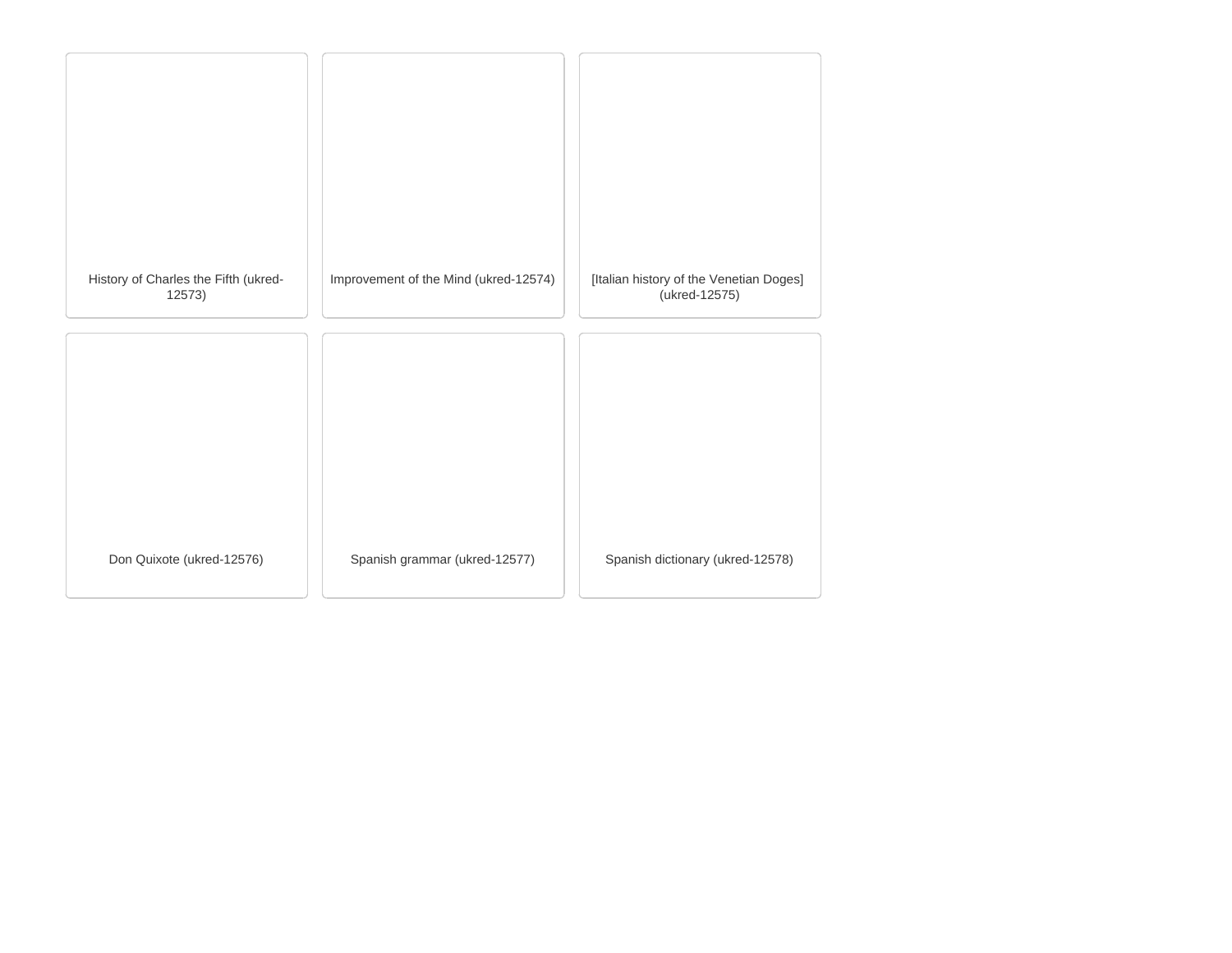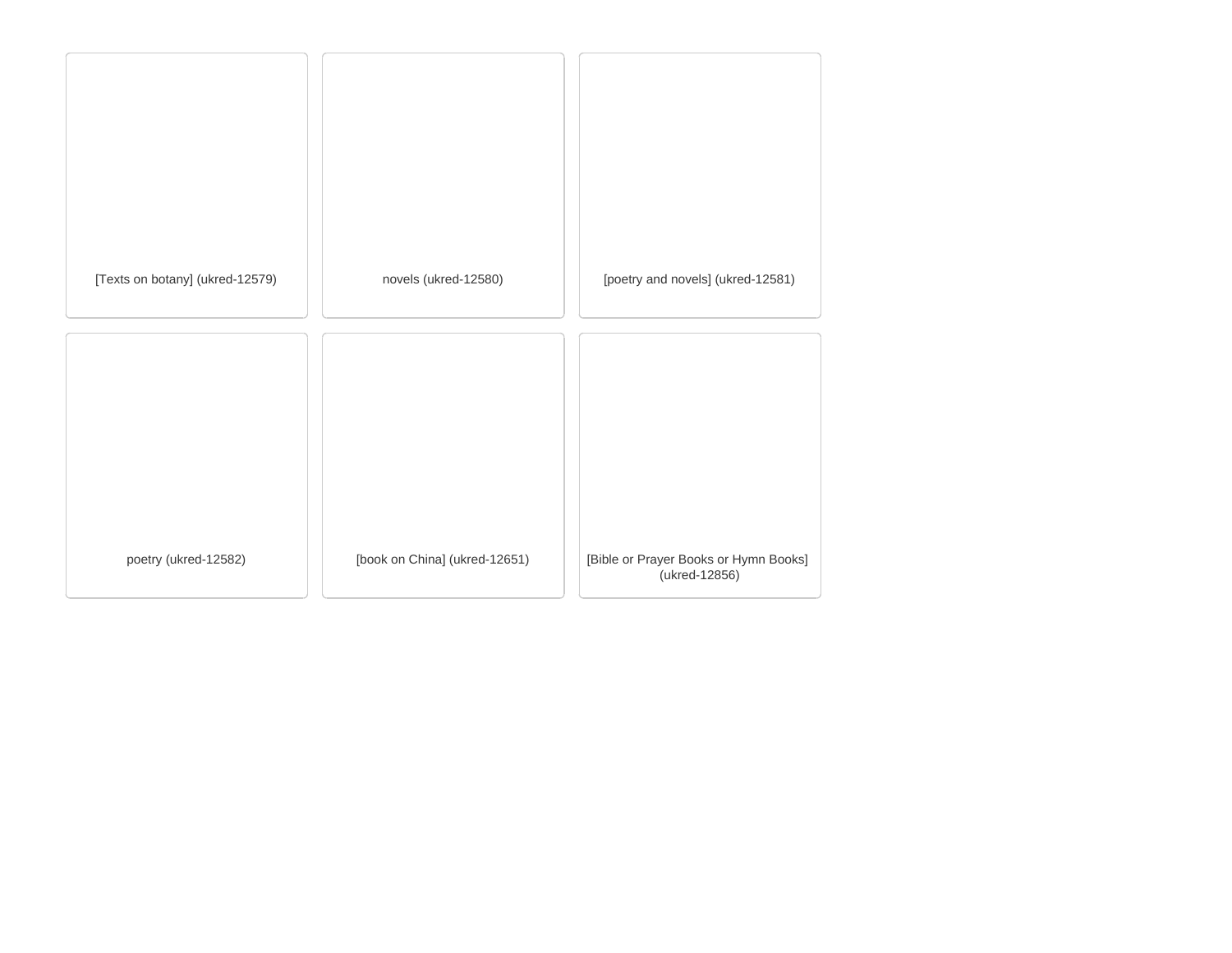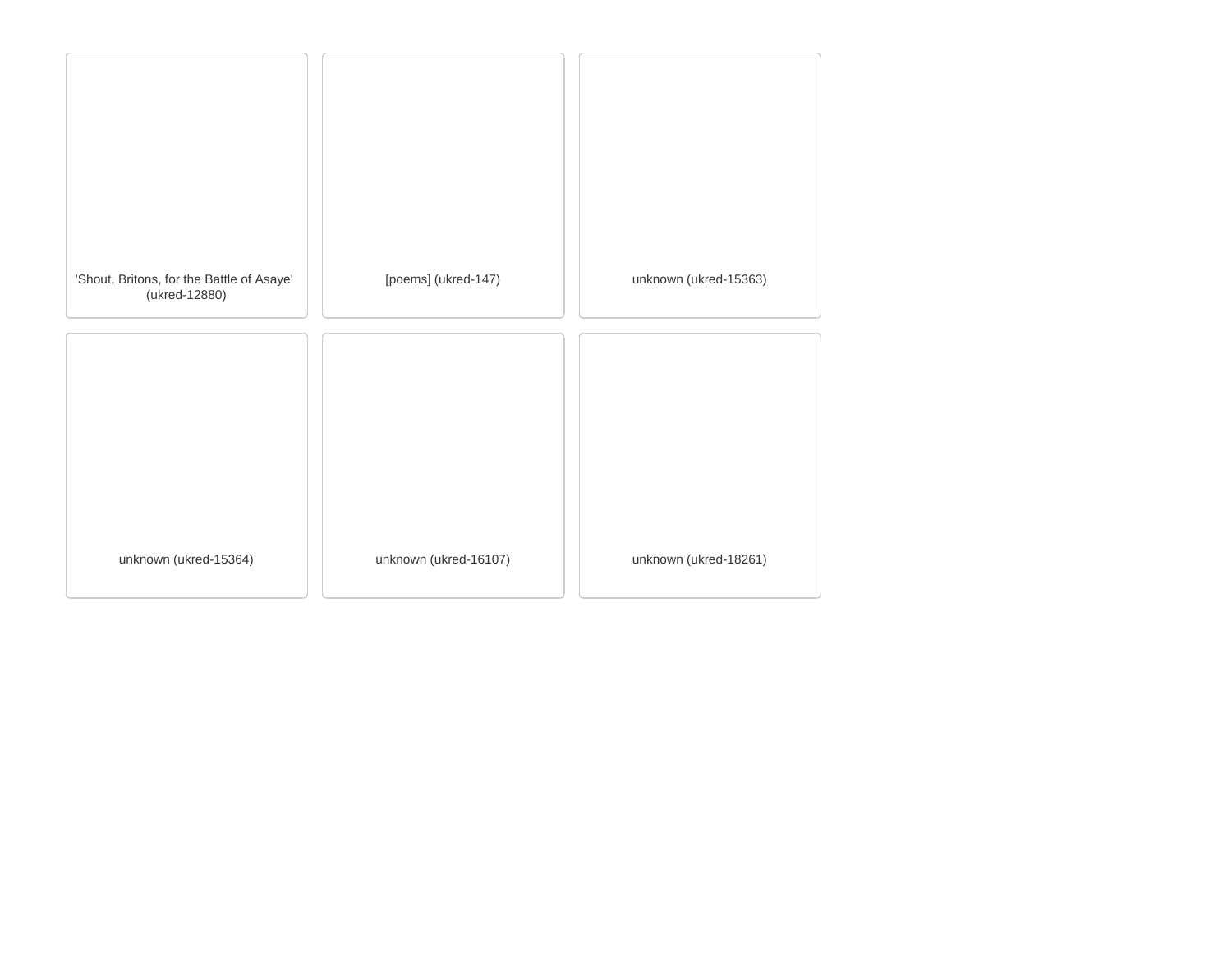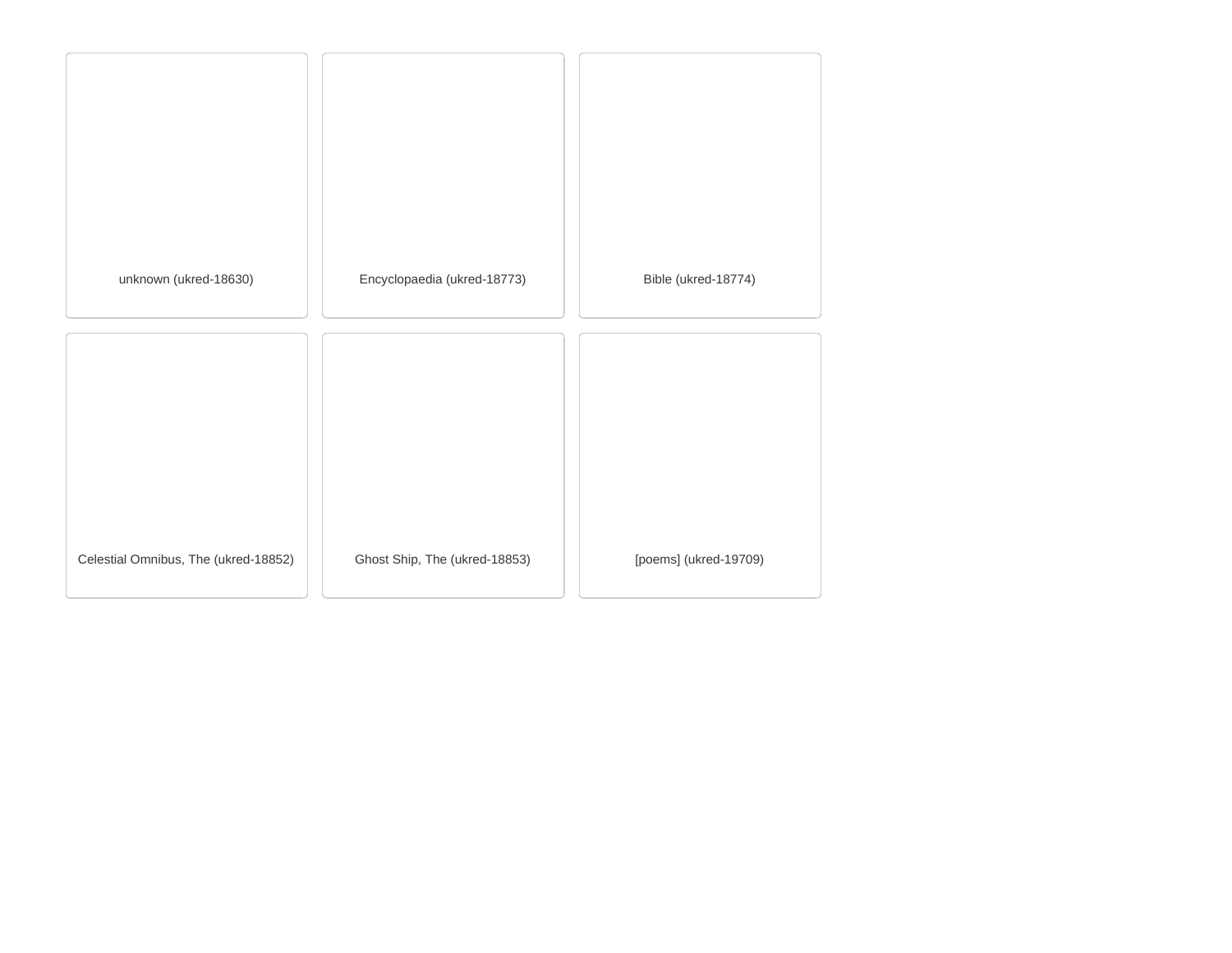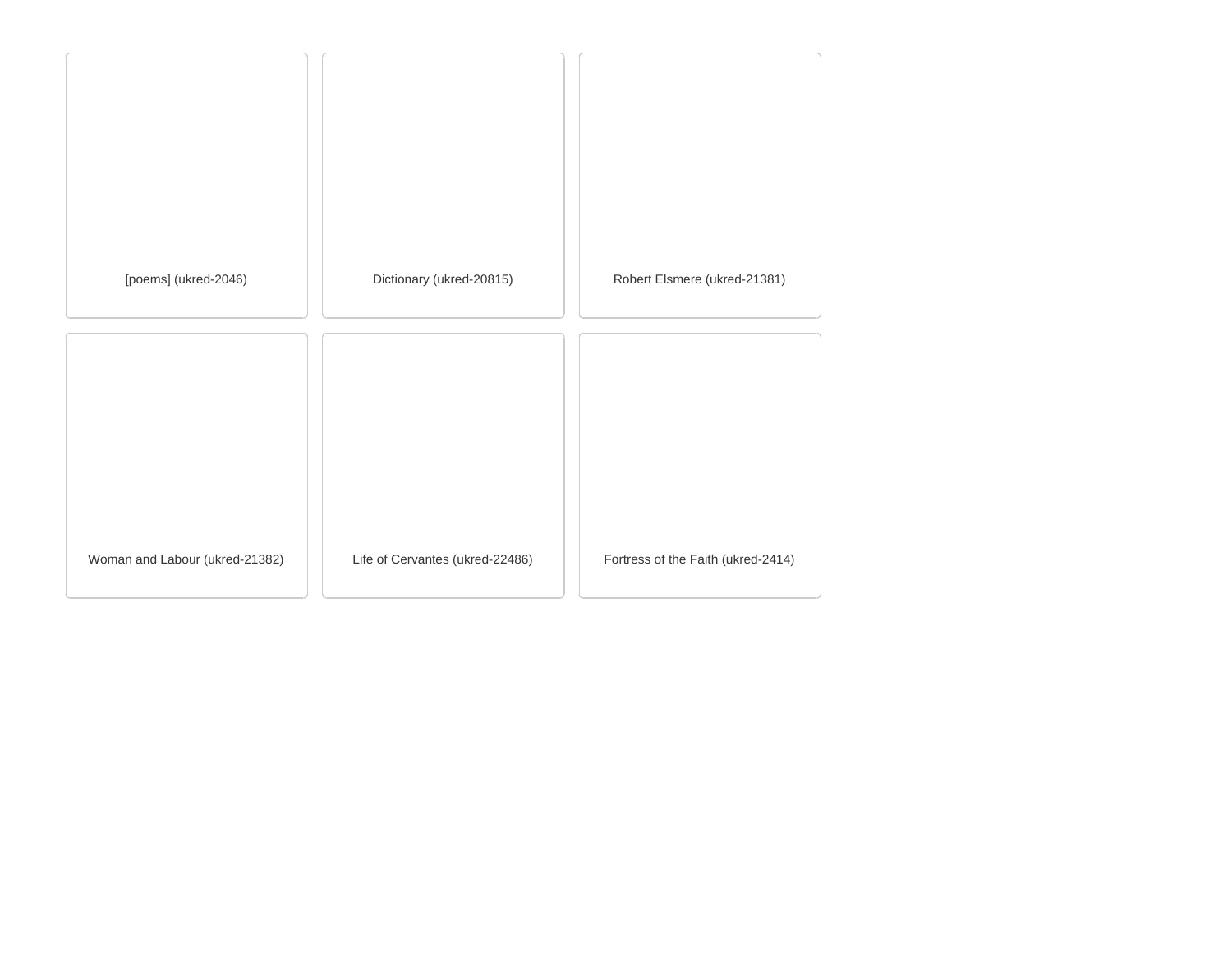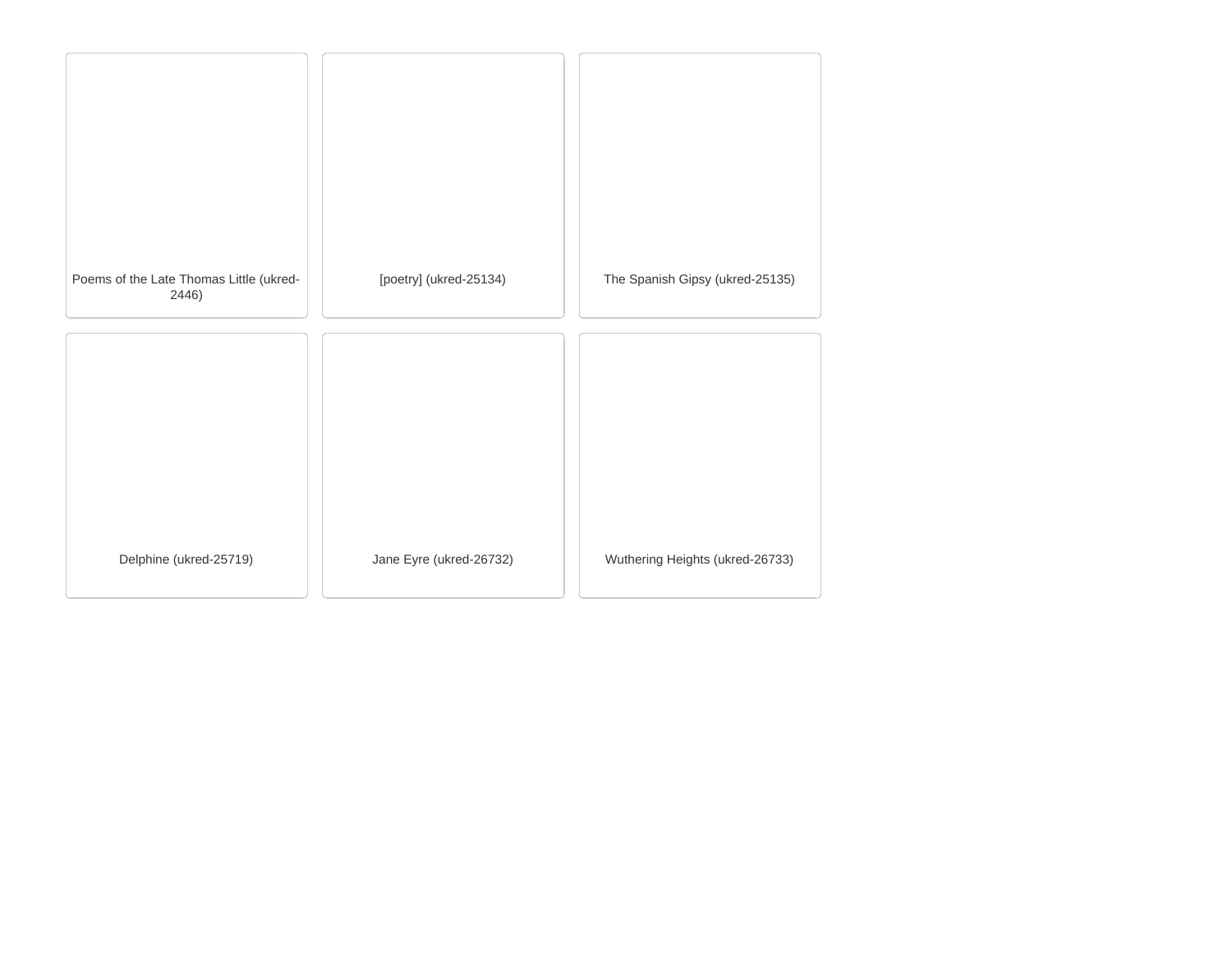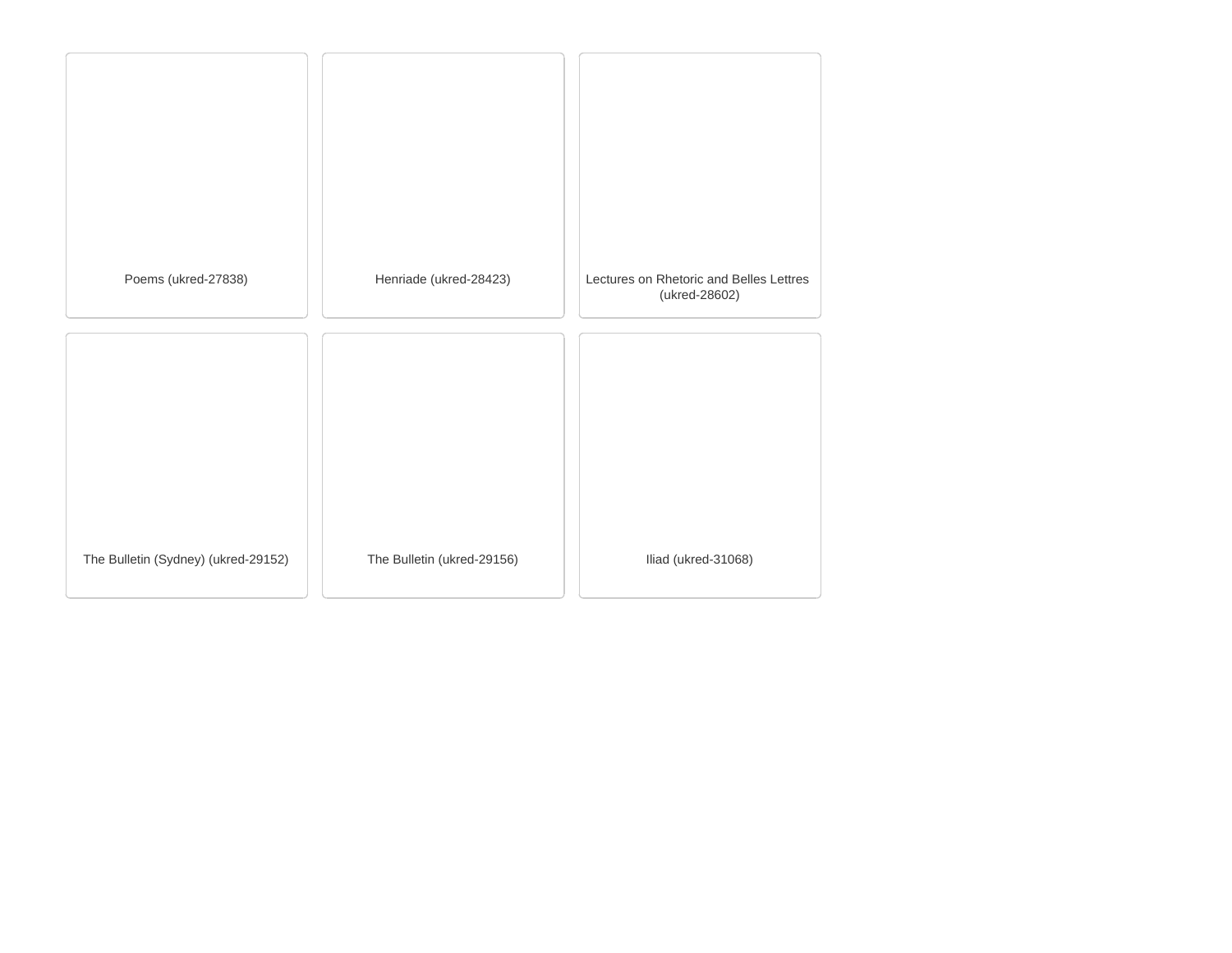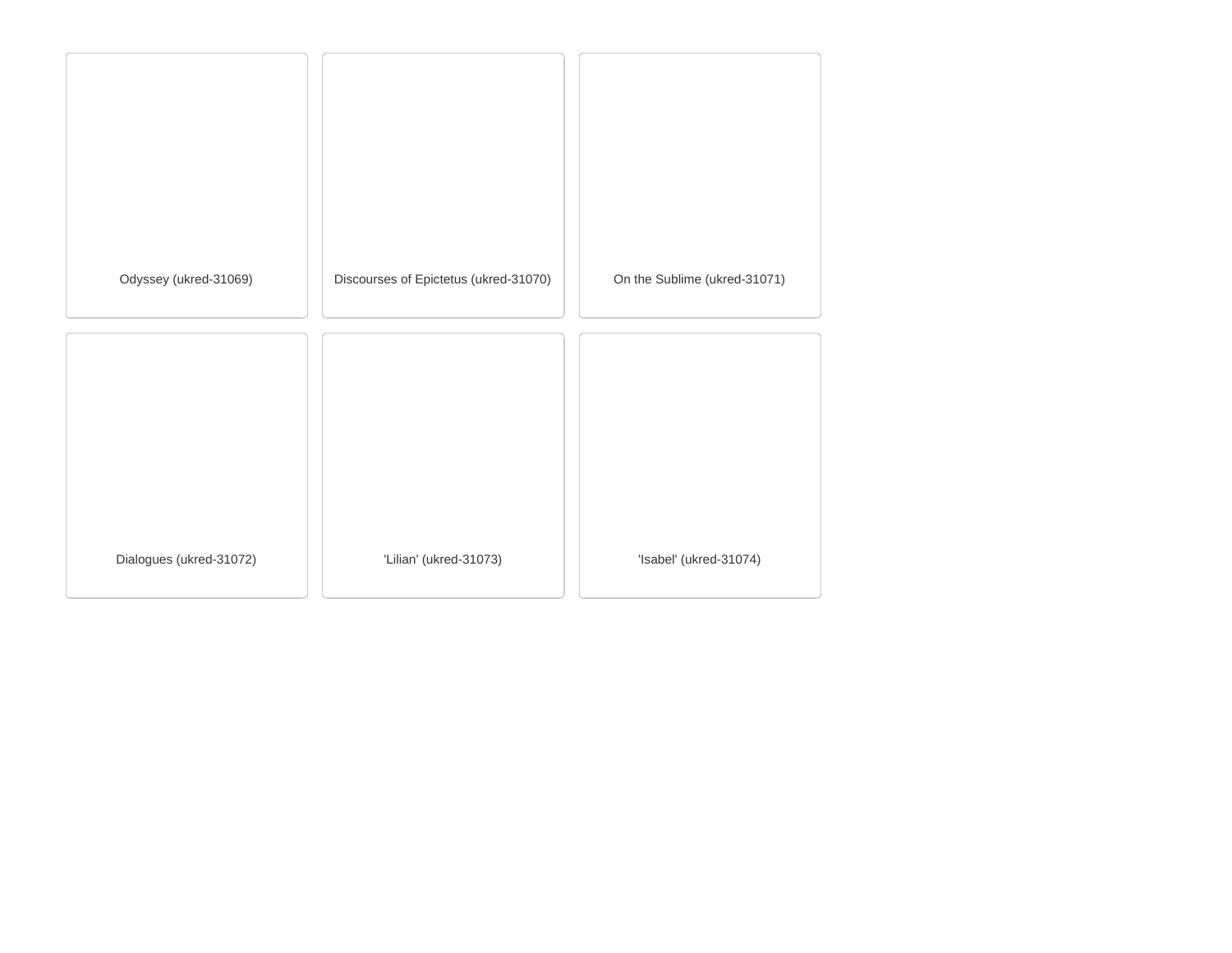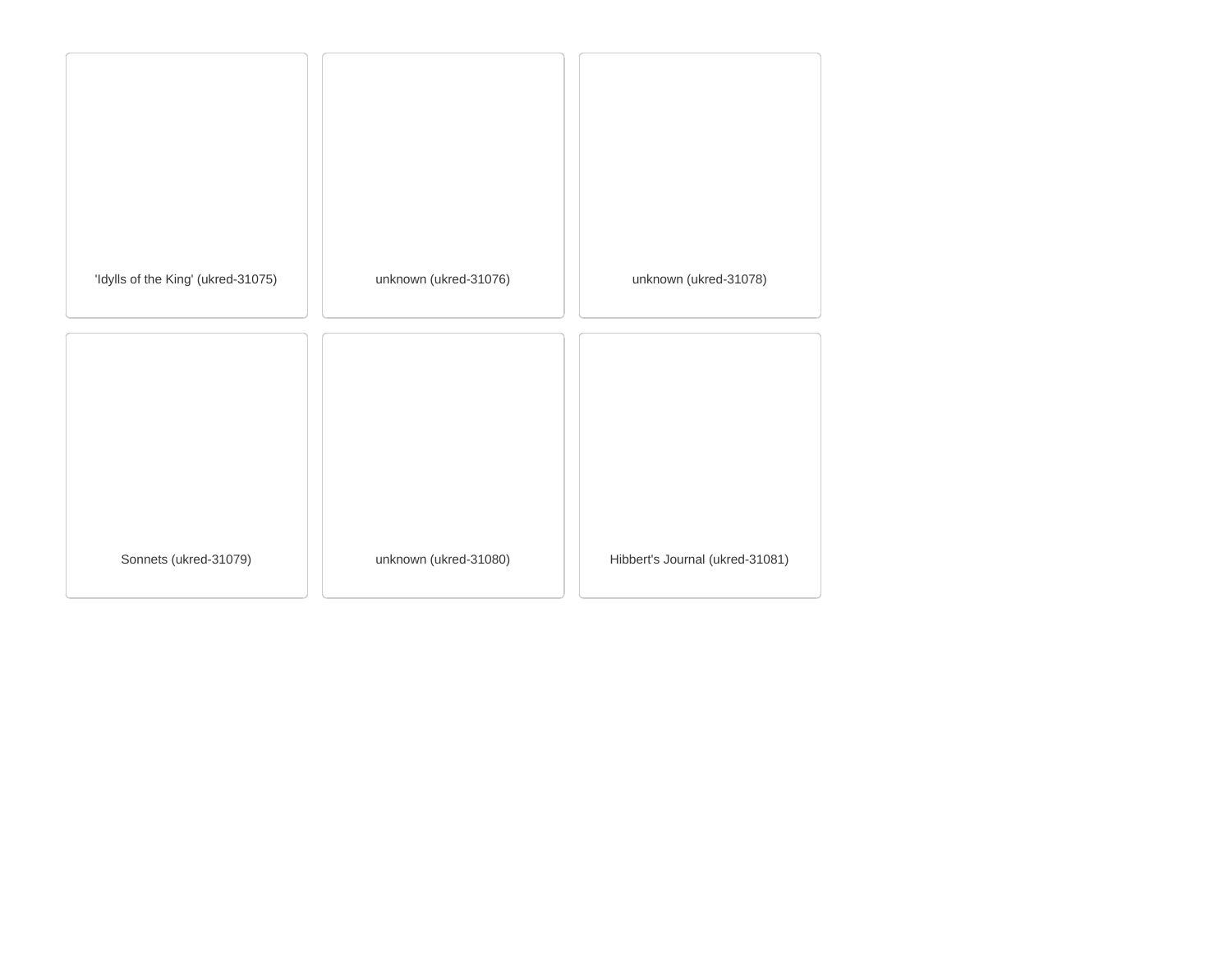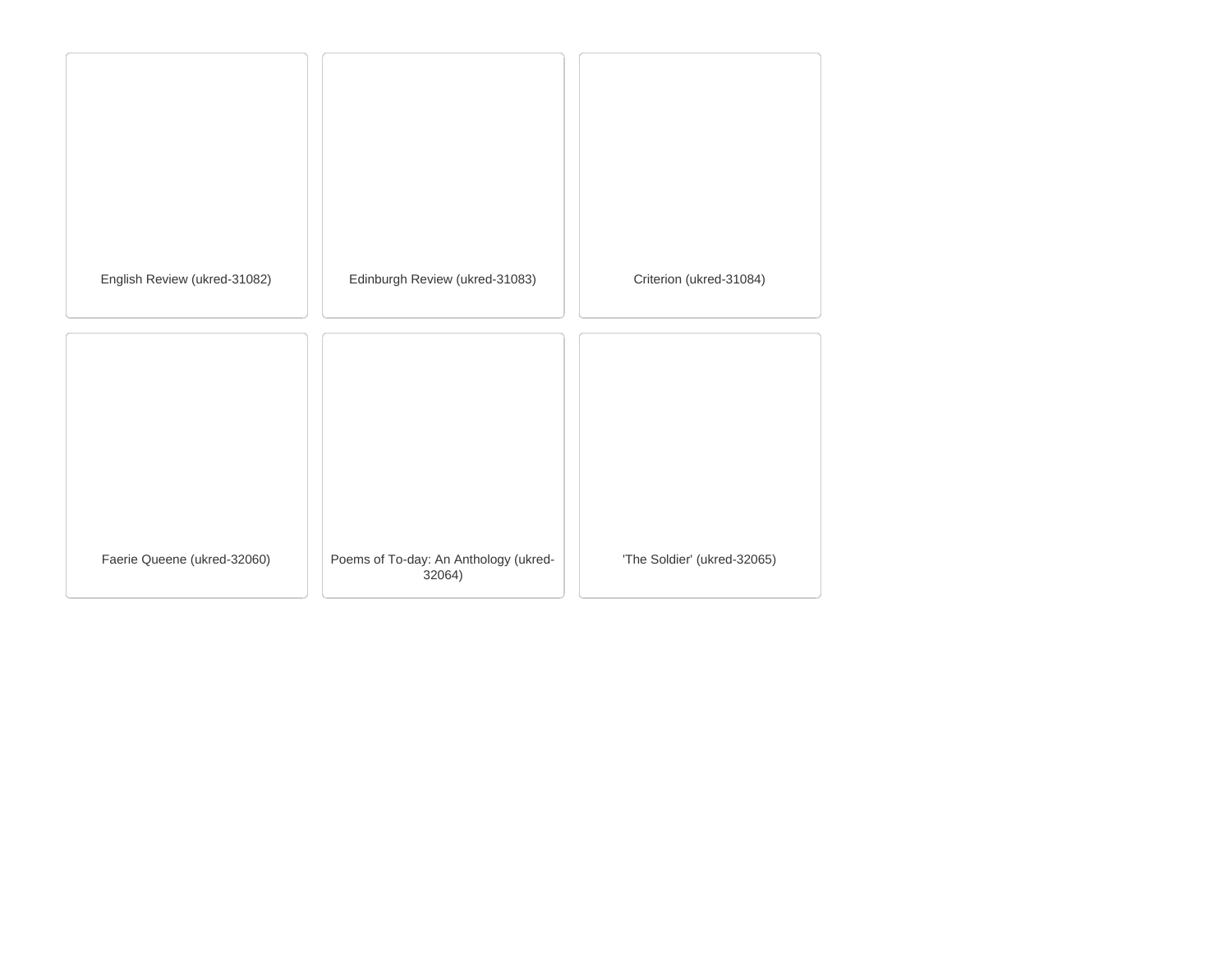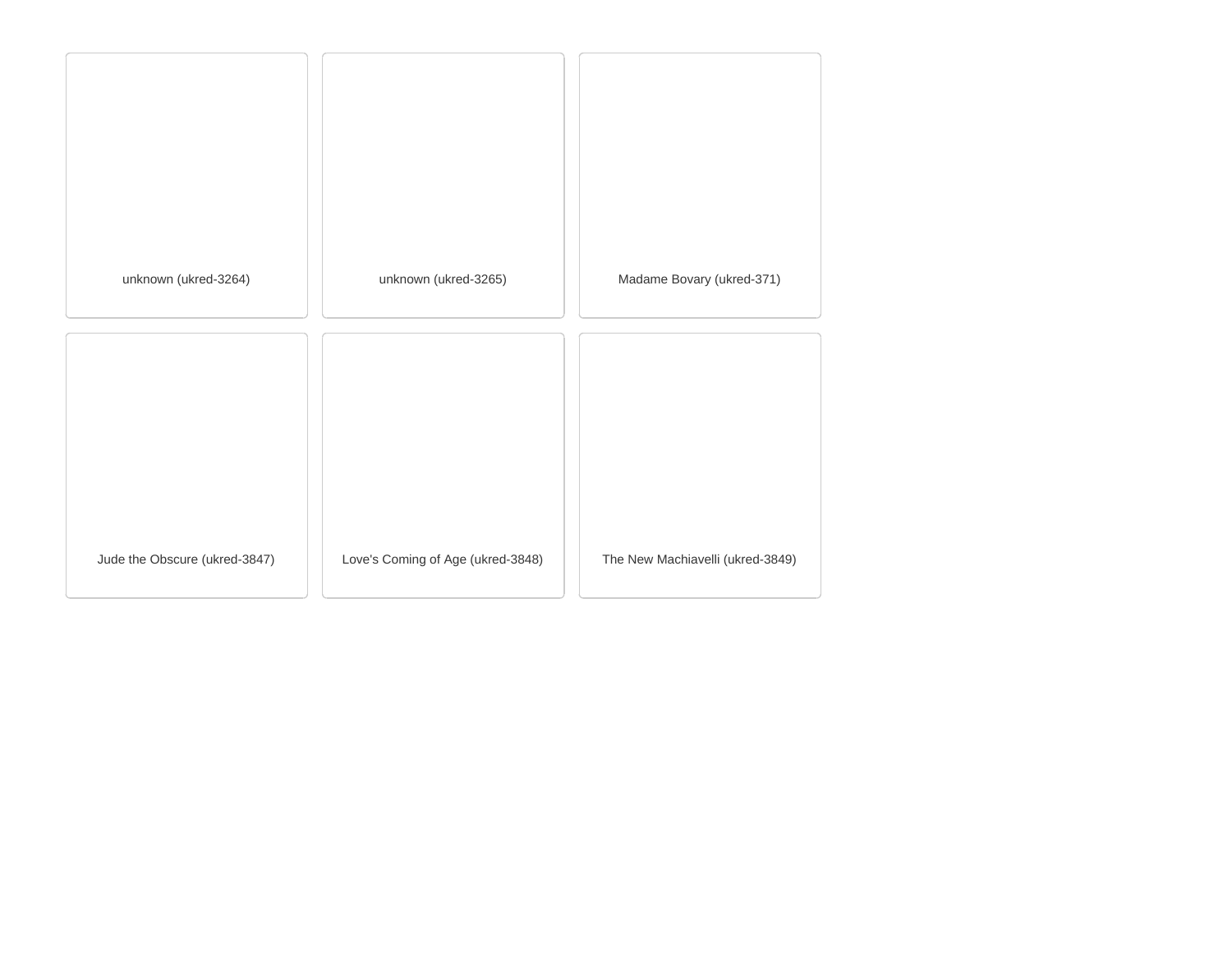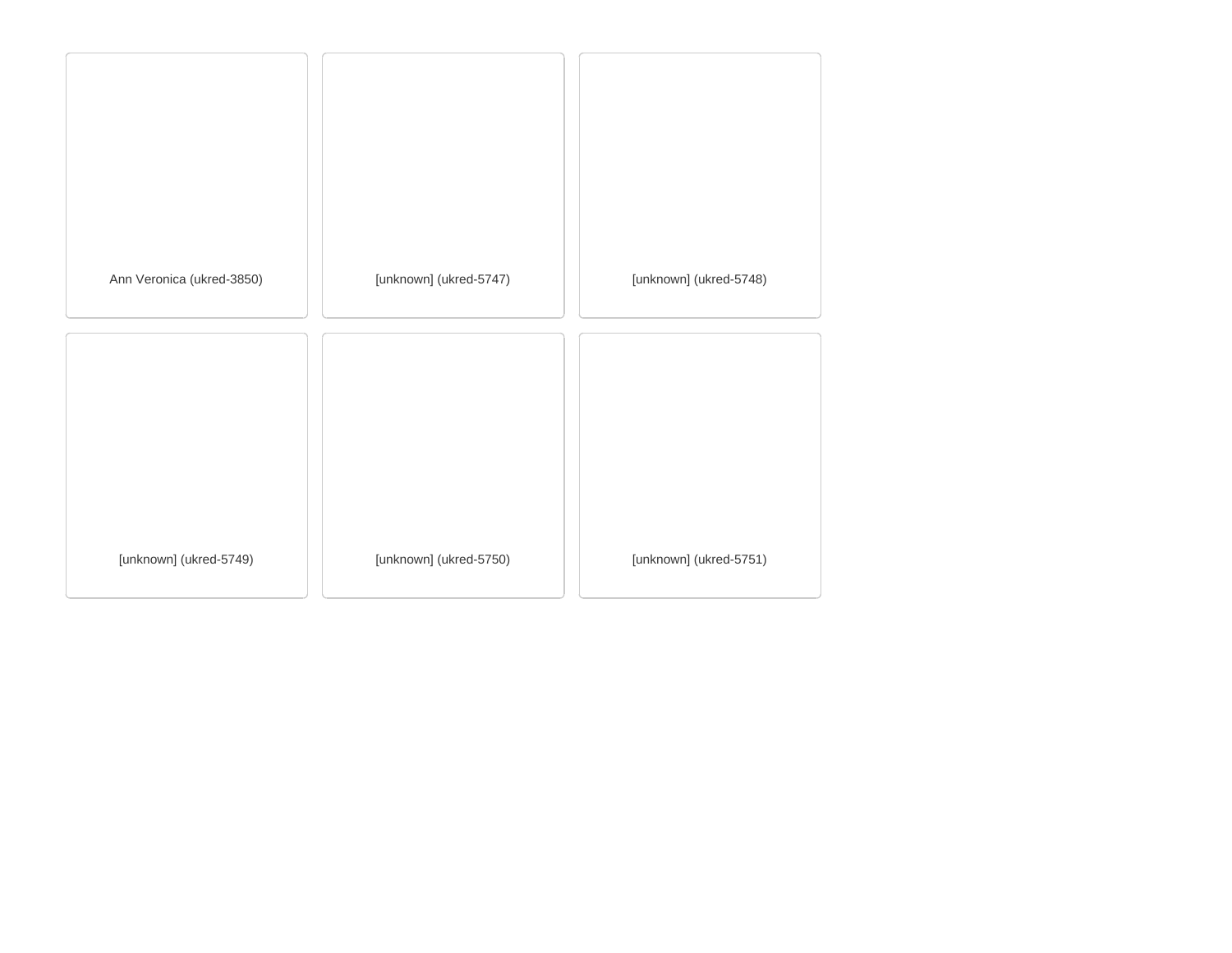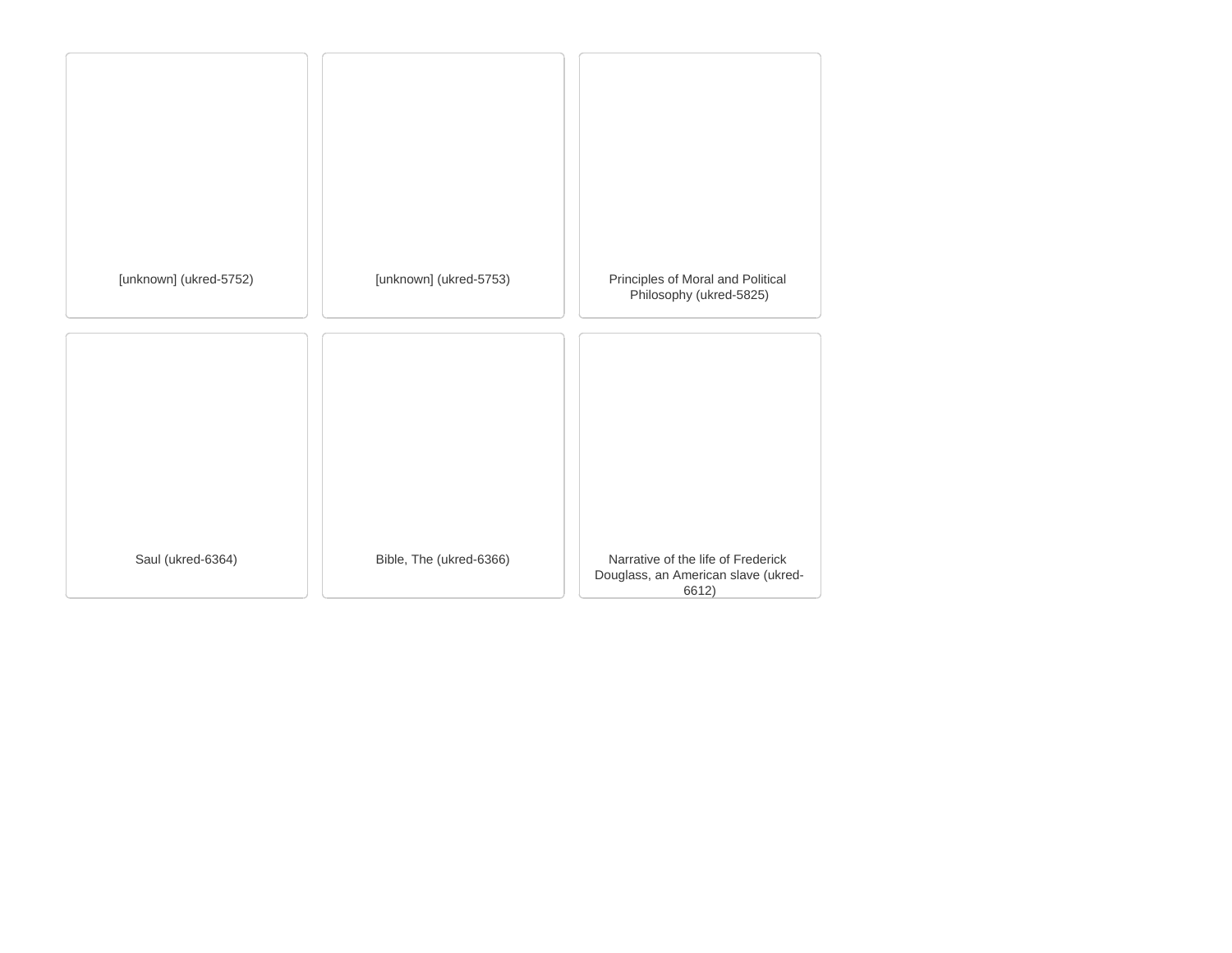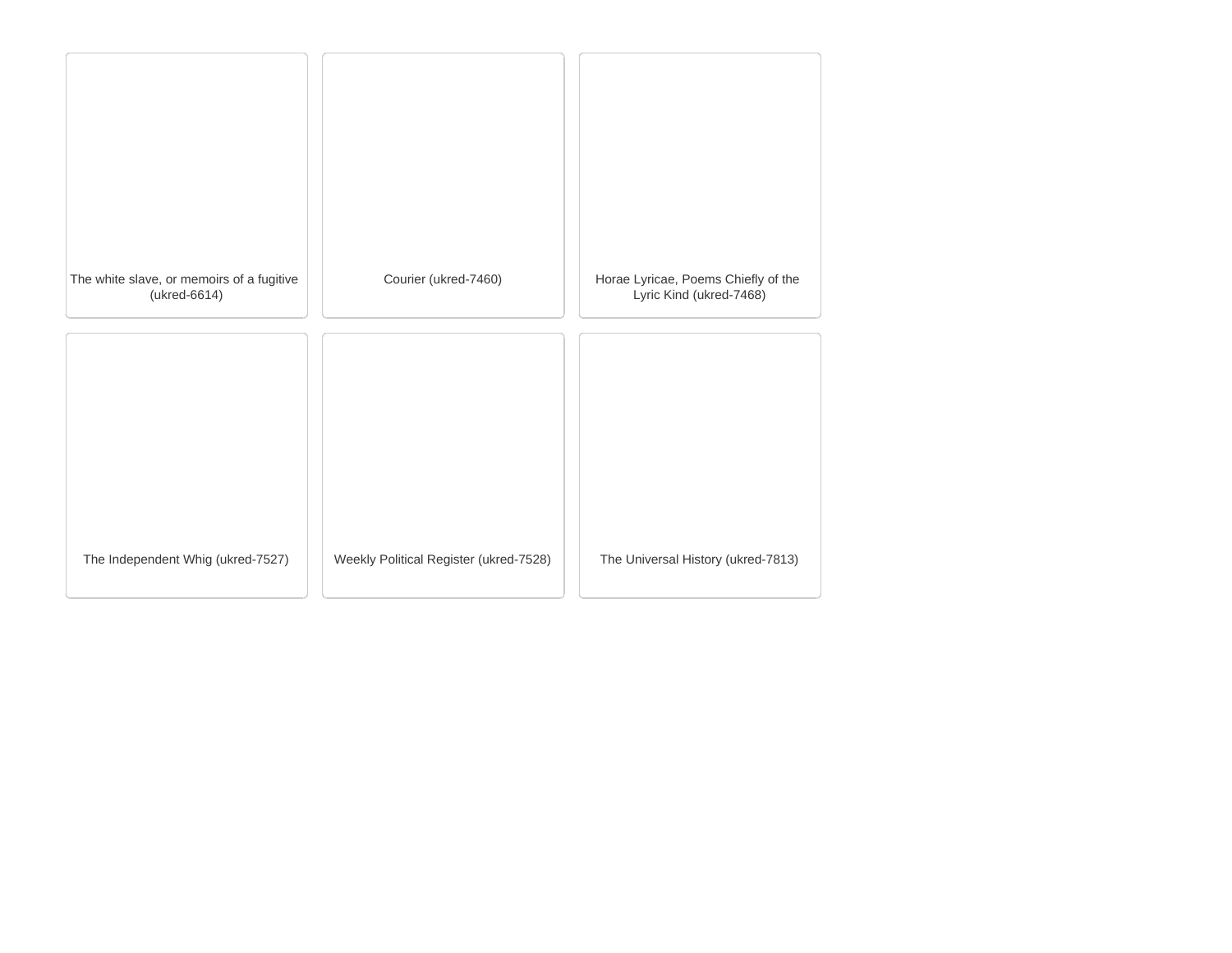